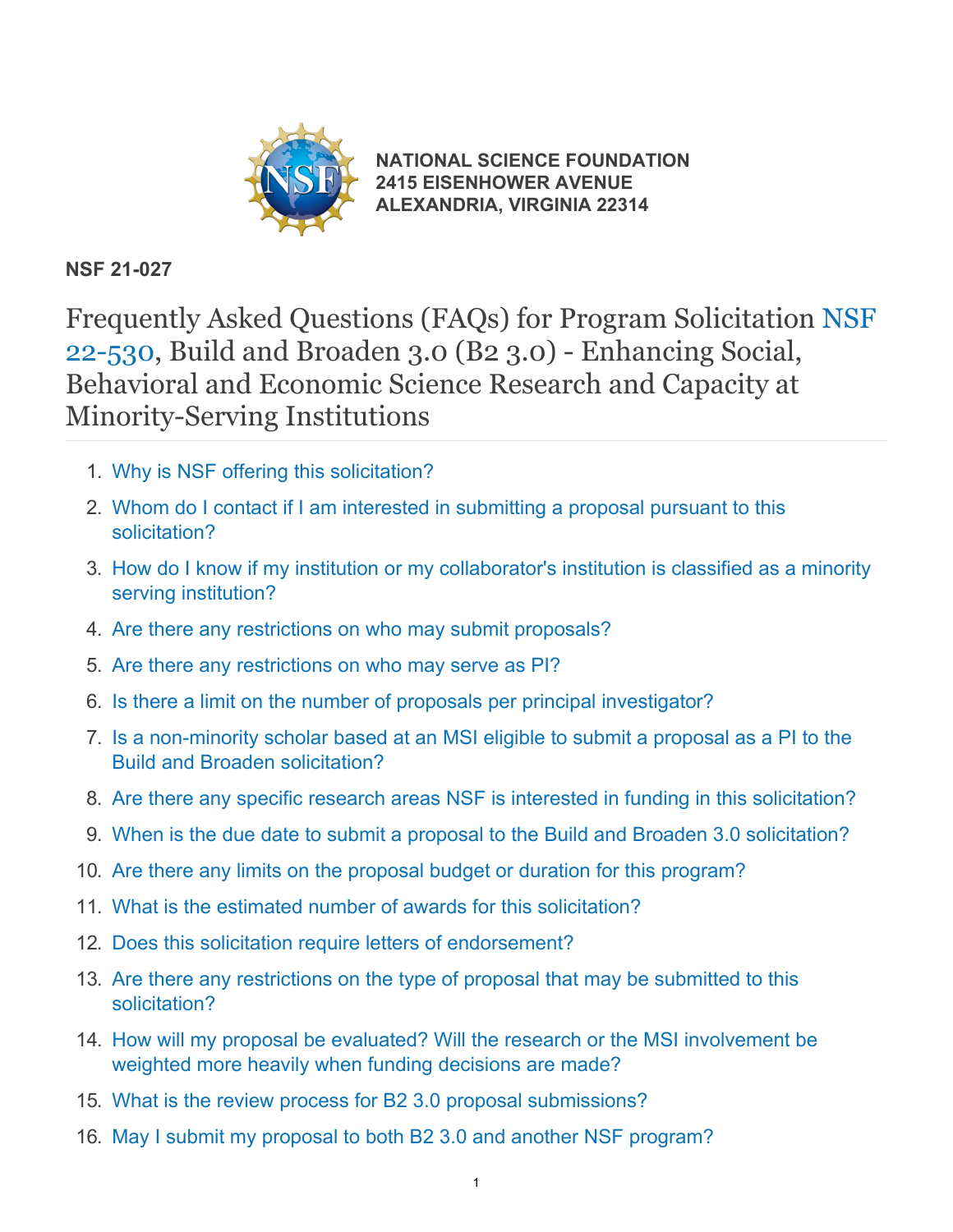- 17. [Are there any requirements for annual reports that are specific to this solicitation?](#page-4-2)
- 18. [Can I use Grants.gov, Research.gov, or FastLane to submit my proposal?](#page-4-3)

# <span id="page-1-0"></span>1. **Why is NSF offering this solicitation?**

The Build and Broaden program was created to encourage research by scholars at minority-serving institutions (MSIs), including as part of collaborations with scholars at other institutions or organizations. National forecasts of the impending shortage of science and engineering skills and essential research workforce underscore the importance of expanding the volume and increasing the diversity and interconnectedness of science, technology, engineering and mathematics (STEM) scientists. NSF has taken steps to expand participation by focusing on research communities that are not well represented in the federal research system. MSIs make considerable contributions to educating and training science leaders for U.S. economic growth and competitiveness. The Social, Behavioral and Economic Sciences Directorate (SBE) offers Build and Broaden 3.0 to increase proposal submissions, advance research collaborations and networks involving MSI scholars, and support research activities in the SBE sciences at MSIs.

## <span id="page-1-1"></span>2. **Whom do I contact if I am interested in submitting a proposal pursuant to this solicitation?**

Prospective Principal Investigators (PIs) are strongly encouraged to contact the program directors listed in the B2 3.0 solicitation, in advance of proposal submission. You may include a one-page synopsis of your project along with your inquiries to the program directors. The summary should include a brief overview of the proposed project, as well as a brief description of its intellectual merit and broader impacts. Program directors will respond to inquiries concerning project scope, as well as fit and appropriateness of the research idea or capacity-building aspects of the proposal. For NSF-specific preparation instructions, as well as questions about the B2 3.0 review process, please email [sbe](mailto:sbe-buildandbroaden@nsf.gov)[buildandbroaden@nsf.gov](mailto:sbe-buildandbroaden@nsf.gov).

## <span id="page-1-2"></span>3. **How do I know if my institution or my collaborator's institution is classified as a minority serving institution?**

Whether an institution is determined to be minority-serving is based on the original purpose of its establishment or its current enrollment thresholds and is designated as such by the federal government. Minority-serving institutions include historically Black colleges and universities (HBCU), Hispanic-serving institutions (HSI), Tribal Colleges and Universities (TCU), Alaska Native-serving institutions or Native Hawaiian-serving institutions (ANNH), Predominantly Black Institutions (PBI), Asian American and Native American Pacific Islander-serving institutions (AANAPISI), and Native American-serving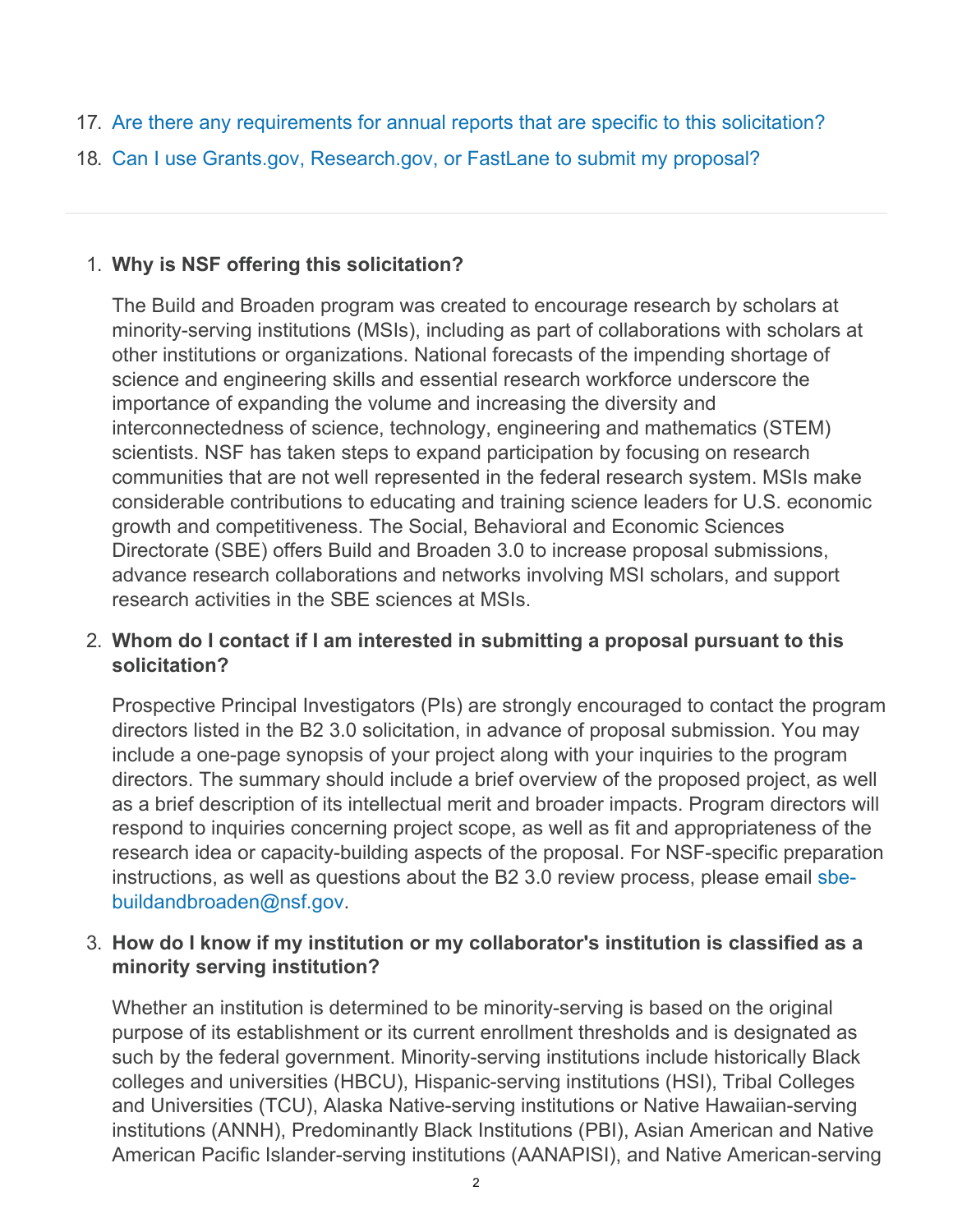non-tribal institutions (NASNTI). For more information, please see the [U.S. Department](https://www2.ed.gov/about/offices/list/ocr/edlite-minorityinst.html) [of Education](https://www2.ed.gov/about/offices/list/ocr/edlite-minorityinst.html)'s definitions and lists of eligible post-secondary institutions [\(Link to](https://www2.ed.gov/about/offices/list/ope/idues/eligibility.html) [eligibility matrix](https://www2.ed.gov/about/offices/list/ope/idues/eligibility.html)).

### <span id="page-2-0"></span>4. **Are there any restrictions on who may submit proposals?**

The lead institution on a Build and Broaden 3.0 proposal may be any minority-serving institution or any non-MSI. However, NSF strongly encourages proposal submissions from **lead institutions** that have received fewer than \$25,000,000 total in NSF awards within the previous five years, or fewer than \$3,000,000 total in SBE awards within the previous five years. Institutions with NSF funding that exceeds these amounts are encouraged to collaborate with institutions that do meet these criteria. To determine how much funding your organization has received within the previous five years, please use the NSF Awards Advance Search tool [\(Link to Awards Advance Search](https://www.nsf.gov/awardsearch/advancedSearch.jsp)).

### <span id="page-2-1"></span>5. **Are there any restrictions on who may serve as PI?**

Yes, the principal investigator for a Build and Broaden 3.0 project must be either 1) a full-time scientist, educator, or researcher at any accredited MSI or 2) a full-time scientist, educator, or researcher at any eligible non-MSI institution or organization whose co-PI or collaborator is based at an MSI. In the second case, the PIs must clearly demonstrate how, as a primary outcome of the proposed work, research partnerships and interconnectedness will be advanced between the MSI and non-MSI institutions. For these proposals, more than 50 percent of the overall project's direct costs must go to the participating MSI(s).

# <span id="page-2-2"></span>6. **Is there a limit on the number of proposals per principal investigator?**

Yes, an individual may be the Principal Investigator (PI) or co-PI for only one proposal. In other words, no investigator, PI, or co-PI can be listed on the NSF proposal Cover Sheet on more than one proposal.

## <span id="page-2-3"></span>7. **Is a non-minority scholar based at an MSI eligible to submit a proposal as a PI to the Build and Broaden solicitation?**

Yes, a non-minority scientist, educator, or researcher based at any accredited MSI is eligible to submit a proposal to the Build and Broaden 3.0 solicitation as a PI.

## <span id="page-2-4"></span>8. **Are there any specific research areas NSF is interested in funding in this solicitation?**

Faculty at MSIs are uniquely positioned to contribute their expertise to numerous research areas that would expressly benefit from partnership- and capacity-building collaborations. B2 3.0 projects can address any of the core research areas supported by the SBE Directorate. These areas include, but are not limited to, anthropology, archaeology, cognitive neuroscience, decision science, ecological research, economics,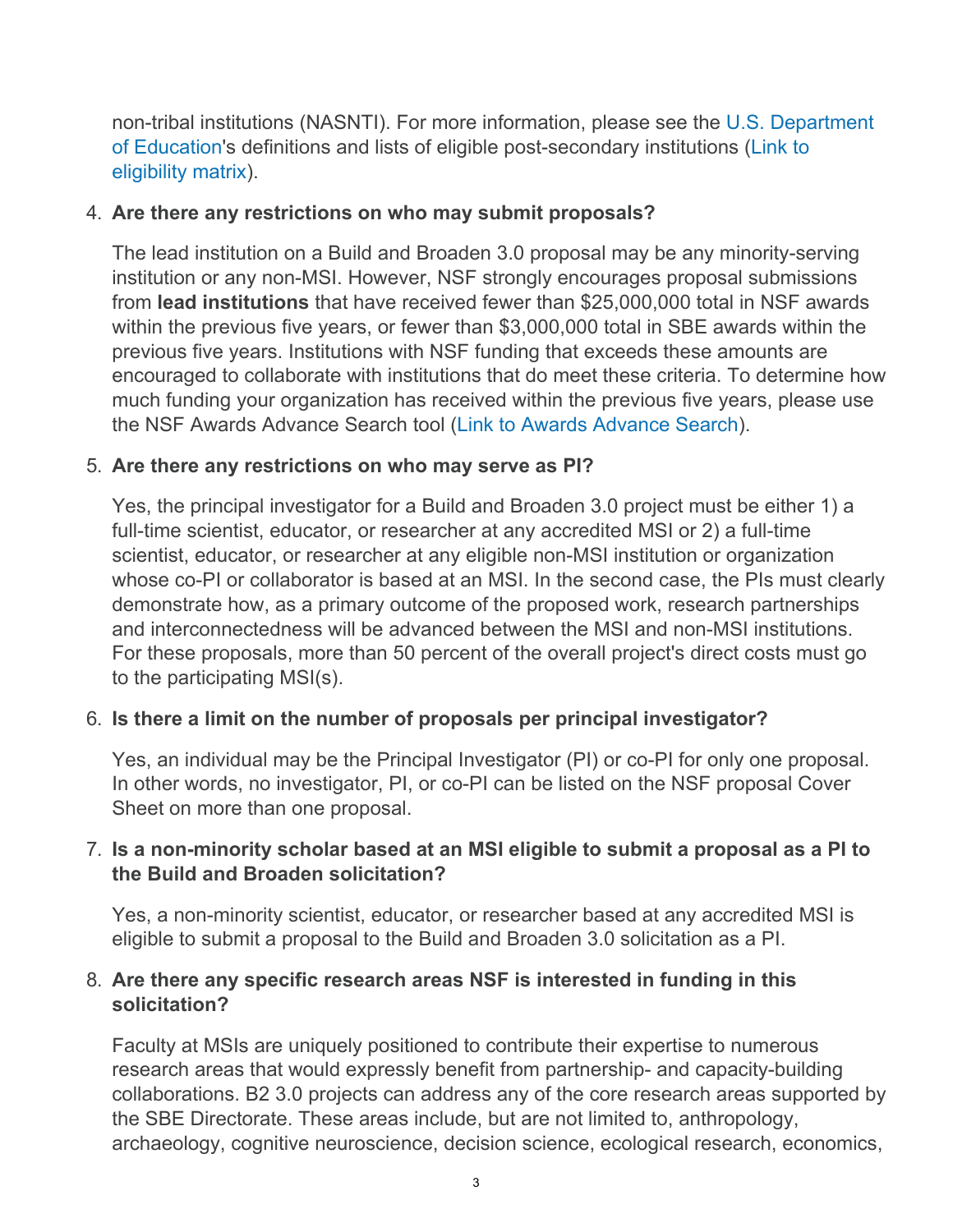geography, linguistics, law and science, organizational behavior, political science, public policy, security and preparedness, psychology, and sociology. For a full list of SBE science disciplines, please visit the [SBE Programs](https://www.nsf.gov/funding/programs.jsp?org=SBE) page. Note that B2 3.0 proposals must address fundamental research in one or more of these core areas; proposals that do not will be returned without review.

# <span id="page-3-0"></span>9. **When is the due date to submit a proposal to the Build and Broaden 3.0 solicitation?**

The target date to submit a proposal is March 1st, 2022 by 5 p.m., submitter's local time. Per Chapter I.F.1 of the *NSF Proposal & Award Policies & Procedures Guide* [\(PAPPG](https://www.nsf.gov/publications/pub_summ.jsp?ods_key=pappg)), target dates are dates after which proposals will still be accepted, although they may miss a particular panel or committee meeting. PIs are encouraged to contact the program directors listed in the B2 3.0 solicitation if they have any questions about meeting the due date.

### <span id="page-3-1"></span>10. **Are there any limits on the proposal budget or duration for this program?**

No, there is no limit on budget or duration for B2 3.0 proposals. We anticipate a range of award amounts and durations to fit the scope of proposed projects. Please request funds for what you think is reasonable to complete your project within the proposed duration. Refer to the [PAPPG](https://www.nsf.gov/publications/pub_summ.jsp?ods_key=pappg) for more details on budget and duration.

### <span id="page-3-2"></span>11. **What is the estimated number of awards for this solicitation?**

The SBE directorate plans to make approximately 30 awards in response to this solicitation, with a variety of award sizes to match the scope of the proposed work. B2 3.0 awards are subject to the availability of funds.

### <span id="page-3-3"></span>12. **Does this solicitation require letters of endorsement?**

No, this solicitation does not allow for letters of endorsement.

### <span id="page-3-4"></span>13. **Are there any restrictions on the type of proposal that may be submitted to this solicitation?**

In addition to Standard Research and Collaborative Research proposals, this program will accept Conference proposals, Early-concept Grants for Exploratory Research (EAGER) proposals, Research Coordination Networks (RCN) proposals, and requests for Research Experiences for Undergraduates (REU) supplements. EAGER and RCN proposals should describe exploratory and experimental activities involving projects that are theory-driven with outcomes that may be uncertain and involve risk. Proposals may address any of the scientific areas supported by SBE.

### <span id="page-3-5"></span>14. **How will my proposal be evaluated? Will the research or the MSI involvement be weighted more heavily when funding decisions are made?**